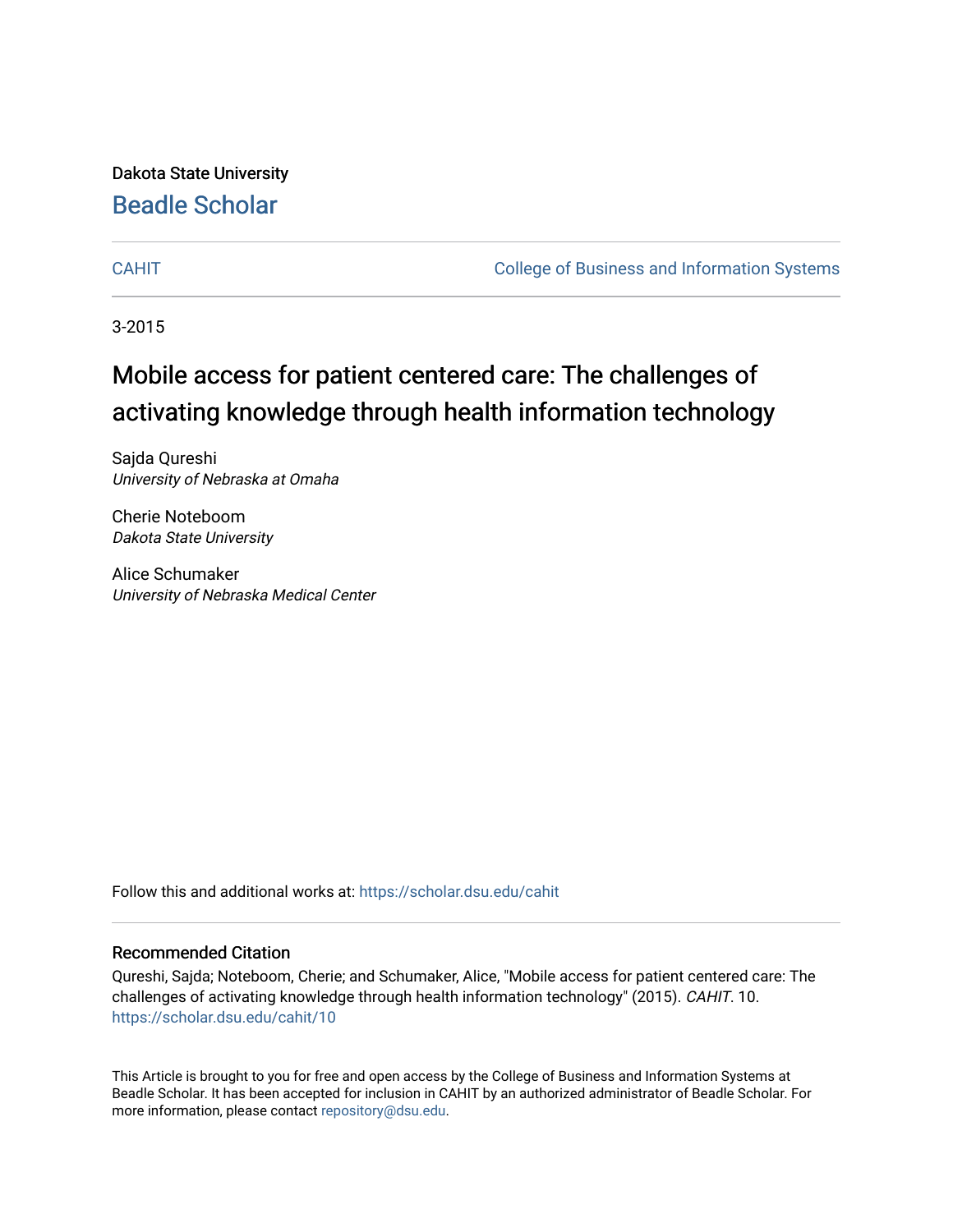Dakota State University [Beadle Scholar](https://scholar.dsu.edu/)

[Faculty Research & Publications](https://scholar.dsu.edu/bispapers) **College of Business and Information Systems** 

3-2015

# Mobile access for patient centered care: The challenges of activating knowledge through health information technology

Sajda Qureshi University of Nebraska at Omaha

Cherie Noteboom Dakota State University

Alice Schumaker amschumaker@unmc.edu

Follow this and additional works at: [https://scholar.dsu.edu/bispapers](https://scholar.dsu.edu/bispapers?utm_source=scholar.dsu.edu%2Fbispapers%2F35&utm_medium=PDF&utm_campaign=PDFCoverPages)

#### Recommended Citation

Qureshi, Sajda; Noteboom, Cherie; and Schumaker, Alice, "Mobile access for patient centered care: The challenges of activating knowledge through health information technology" (2015). Faculty Research & Publications. 35.

[https://scholar.dsu.edu/bispapers/35](https://scholar.dsu.edu/bispapers/35?utm_source=scholar.dsu.edu%2Fbispapers%2F35&utm_medium=PDF&utm_campaign=PDFCoverPages) 

This Article is brought to you for free and open access by the College of Business and Information Systems at Beadle Scholar. It has been accepted for inclusion in Faculty Research & Publications by an authorized administrator of Beadle Scholar. For more information, please contact [repository@dsu.edu.](mailto:repository@dsu.edu)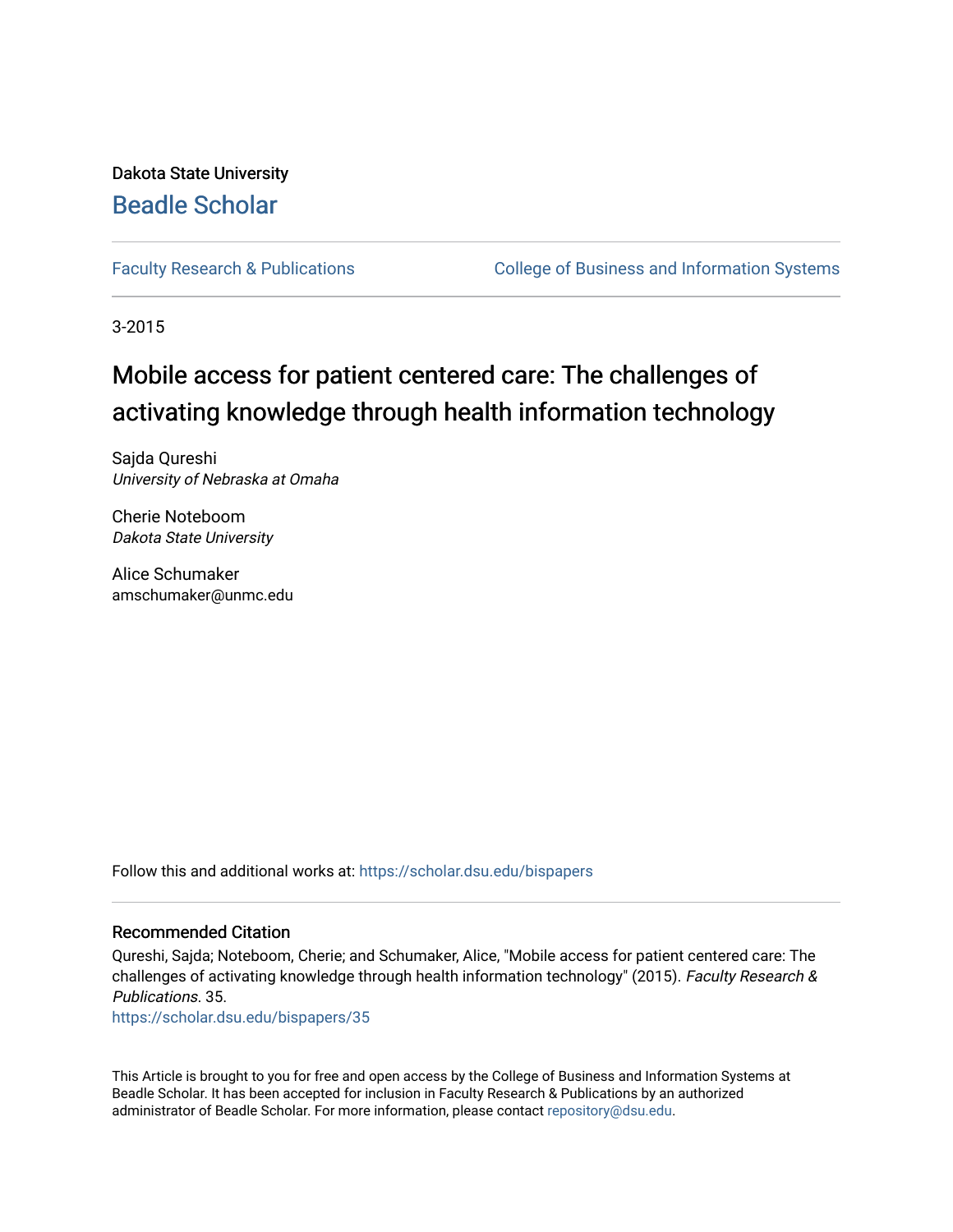See discussions, stats, and author profiles for this publication at: [https://www.researchgate.net/publication/283782230](https://www.researchgate.net/publication/283782230_Mobile_Access_for_Patient_Centered_Care_The_Challenges_of_Activating_Knowledge_through_Health_Information_Technology?enrichId=rgreq-ed8604222ec92adbe2a553336bf64e11-XXX&enrichSource=Y292ZXJQYWdlOzI4Mzc4MjIzMDtBUzozMTEzNTUzNDM2MDU3NjBAMTQ1MTI0NDMwNjIxNQ%3D%3D&el=1_x_2&_esc=publicationCoverPdf)

## [Mobile Access for Patient Centered Care: The Challenges of Activating](https://www.researchgate.net/publication/283782230_Mobile_Access_for_Patient_Centered_Care_The_Challenges_of_Activating_Knowledge_through_Health_Information_Technology?enrichId=rgreq-ed8604222ec92adbe2a553336bf64e11-XXX&enrichSource=Y292ZXJQYWdlOzI4Mzc4MjIzMDtBUzozMTEzNTUzNDM2MDU3NjBAMTQ1MTI0NDMwNjIxNQ%3D%3D&el=1_x_3&_esc=publicationCoverPdf) Knowledge through Health Information Technology

**Article** · March 2015 DOI: 10.1109/HICSS.2015.389

| CITATIONS  |                                       | READS |                               |
|------------|---------------------------------------|-------|-------------------------------|
| 5          |                                       | 84    |                               |
| 3 authors: |                                       |       |                               |
|            | Sajda Shaheen Qureshi                 |       | <b>Cherie Bakker Noteboom</b> |
|            | University of Nebraska at Omaha       |       | Dakota State University       |
|            | 176 PUBLICATIONS 1,780 CITATIONS      |       | 45 PUBLICATIONS 100 CITATIONS |
|            | SEE PROFILE                           |       | SEE PROFILE                   |
|            | <b>Alice Schumaker</b>                |       |                               |
|            | University of Nebraska Medical Center |       |                               |
|            | 8 PUBLICATIONS 38 CITATIONS           |       |                               |
|            | SEE PROFILE                           |       |                               |
|            |                                       |       |                               |

**Some of the authors of this publication are also working on these related projects:**

Project

Project

Information Technology for Development [View project](https://www.researchgate.net/project/Information-Technology-for-Development-2?enrichId=rgreq-ed8604222ec92adbe2a553336bf64e11-XXX&enrichSource=Y292ZXJQYWdlOzI4Mzc4MjIzMDtBUzozMTEzNTUzNDM2MDU3NjBAMTQ1MTI0NDMwNjIxNQ%3D%3D&el=1_x_9&_esc=publicationCoverPdf)

Sensemaking of Information Structures within Information Spaces [View project](https://www.researchgate.net/project/Sensemaking-of-Information-Structures-within-Information-Spaces?enrichId=rgreq-ed8604222ec92adbe2a553336bf64e11-XXX&enrichSource=Y292ZXJQYWdlOzI4Mzc4MjIzMDtBUzozMTEzNTUzNDM2MDU3NjBAMTQ1MTI0NDMwNjIxNQ%3D%3D&el=1_x_9&_esc=publicationCoverPdf)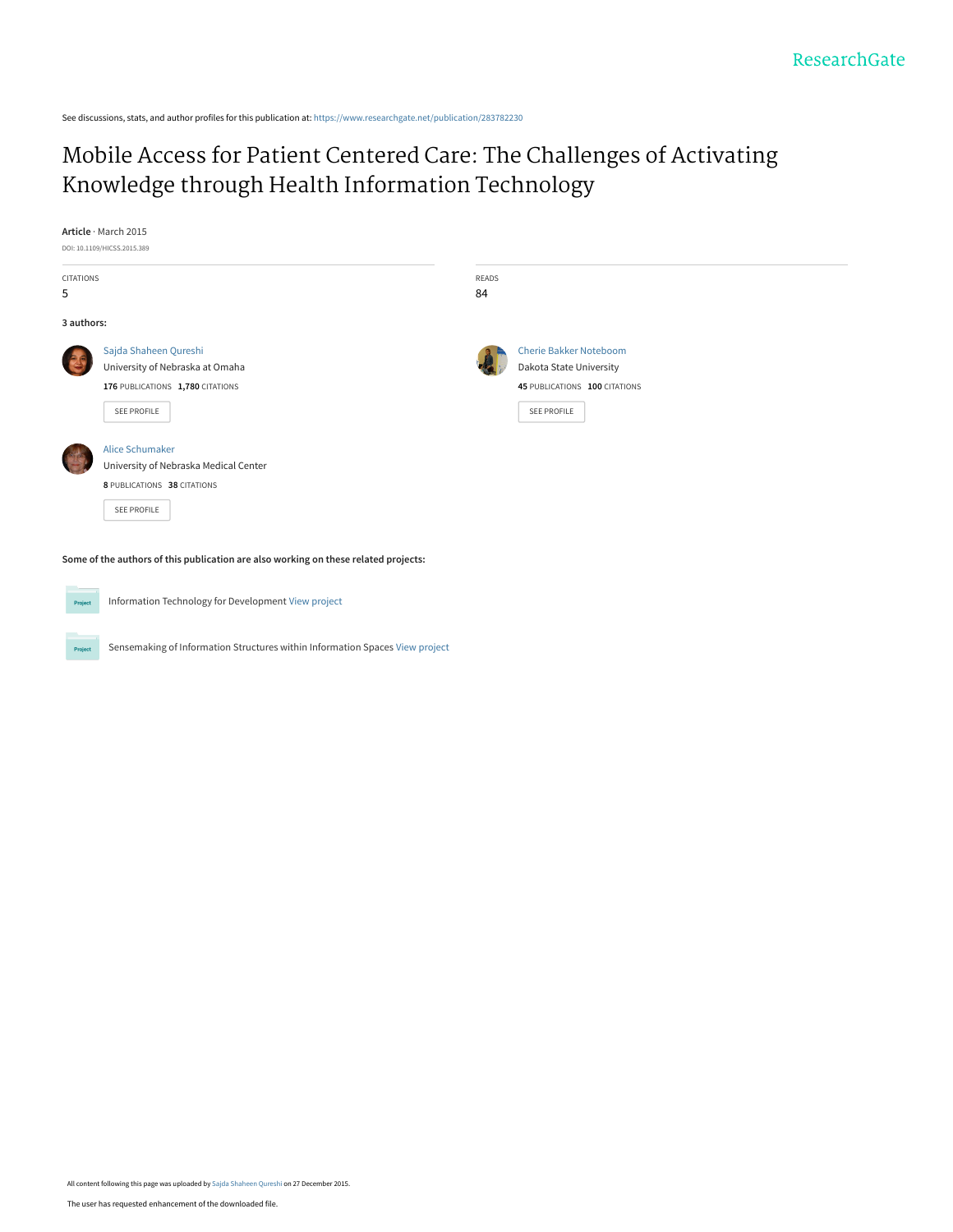### **Mobile Access for Patient Centered Care: The Challenges of Activating Knowledge through Health Information Technology.**

Sajda Qureshi, PhD College of Information Science and Technology, University of Nebraska at Omaha, NE squreshi@unomaha.edu

Cherie Noteboom, PhD College of Business Information Systems, Dakota State University Madison, SD Cherie.Noteboom@dsu.edu

Alice M Schumaker, PhD, College of Public Health Nebraska Medical Center Omaha, NE 68198-4355 amschumaker@unmc.edu

#### **Abstract**

*With the growing use of mobile technology to access health information, patients are being empowered in their healthcare choices. While specific mobile applications are becoming available for patients to manage their own care, most treatment processes support healthcare professionals and offer little support for patient centered care. In order to address this problem, federal regulations require providers to become "meaningful users" of Health Information Technology (HIT) in an effort to encourage patient centered care through the assessment of health outcomes.*

*This paper contends that addressing meaningful use practices for patient centered care involves the activation of knowledge, which means bringing knowledge into action. A survey of 73 health care providers sought to discover how their knowledge activation affects patient centered care. The results suggest that current HIT usage by providers has limited knowledge activation. The contribution of this research is in that it identifies areas that would to bring about improvements in patient centered care and a model that shows how mobile access to patient records could potentially streamline the patient care process.*

#### **1. Introduction**

An average of 16.9 million people used mobile phones to access health information per month in the US, which marks a 125 percent annual growth rate [15]. The increased popularity of smartphones has led more patients to proactively manage their care while on the go using specific mobile applications containing functionalities such as a Global Positioning System (GPS) tracker for Alzheimer's patients, not available on desktop computers [15]. Motivated by rising costs of healthcare, patients can achieve significant improvements in their health outcomes when they use mobile applications. There are currently over 3000 mobile applications available through Google Playstore and Apple Store to patients all over the world that support lifestyle changes such as fitness, a calorie counter and Body Mass Index calculators some of which are used to control diabetes. Even the American Medical Association has released mobile applications, including patient focused My Medication, which enables medication updates, dosing and scheduling [15,21].

Despite the rise in mobile health applications, little research has been done to connect the growing mobile application use by patients to the established healthcare processes in hospitals and clinics. Current research focuses on physicians and other providers assessing their use of Electronic Health Records (EHR) to support health outcomes for patients [9,16,25,41]. These studies have found that when providers use Electronic Health Records to manage and monitor patients, their health outcomes do improve as long as the use of technology is accompanied by management of care [9,25].

While the development of mobile applications for accessing personal health records has grown, research on their usage has been limited. Current research on the use of mobile applications focuses on the self-management of specific conditions by patients [21,23]. Such mobile applications focus on dietary assessment tools for weight loss and management of body mass index. Few, if any, connect the mobile application to the patient health record or the physicians' EHR. In a study by Quinn et al.[36], mobile phones were used in a tightly controlled sample of 250 patients across 36 physician practices, to monitor patient glucose levels. In the intervention groups, the mobile phones were used to communicate information to and receive feedback from the providers. They concluded that active-self management was central to achieving diabetes control.

In order to promote patient care through the use of technology, government legislation in the United States has mandated healthcare providers to become *meaningful users* of electronic health records technology. *Meaningful use* entails that it "should improve quality, safety, efficiency, and reduce health disparities; engage patients and family; and improve care coordination, and population and public health." [26, p.1].

There is a gap in the literature between the use of technology to manage care by physicians and other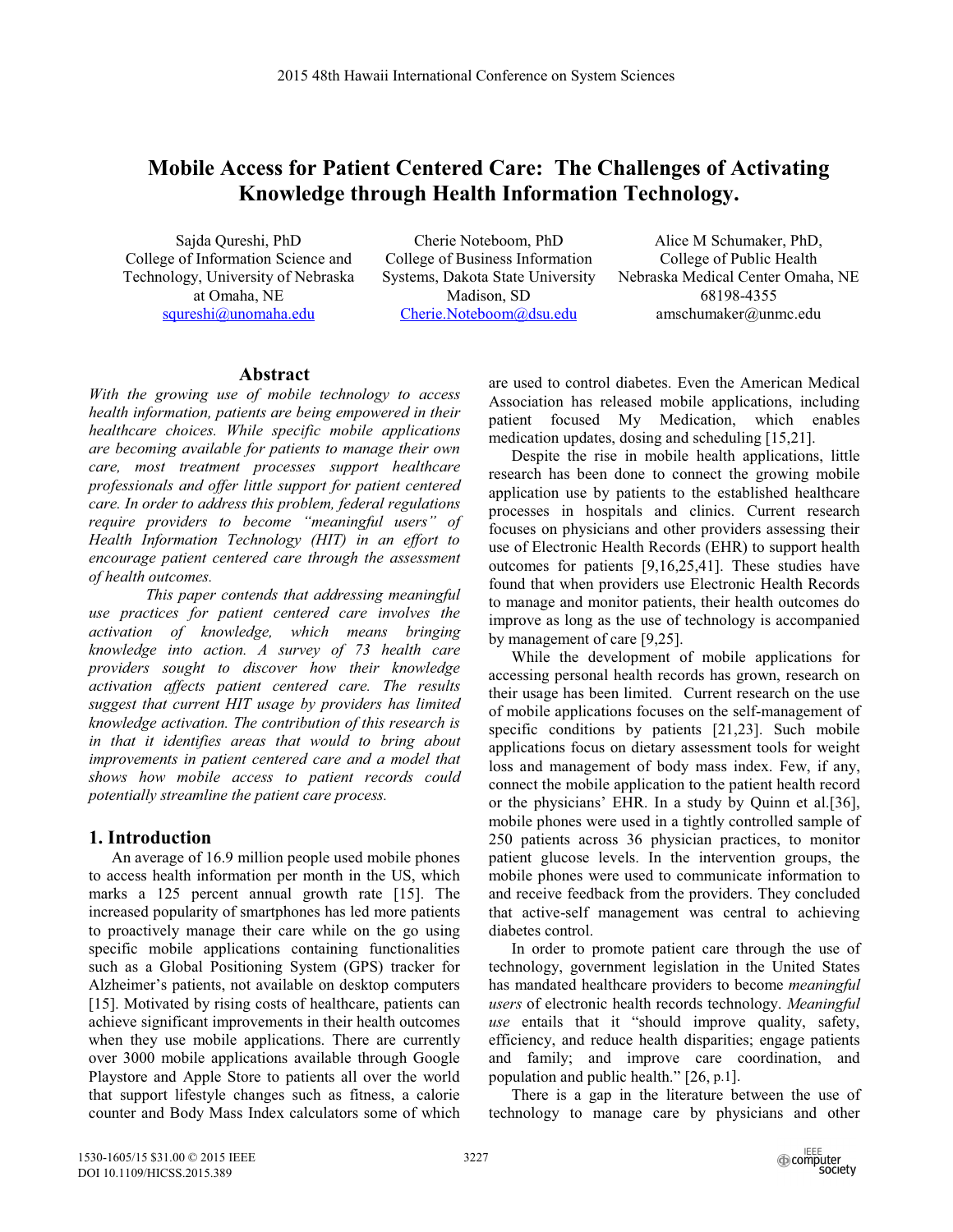providers and the participation of patients in the management of their own care through mobile applications. This gap is investigated in this paper by investigating healthcare delivery by providers as they attempt to provide more patient centered care. In addressing the gap in the literature and government legislation on meaningful use of electronic health records, we contend that patient centered care can be improved by enabling established healthcare processes to include patient use of mobile applications.

The question investigated is: *how can mobile access to patient records be used to improve healthcare outcomes?* This question is investigated through a survey of 73 providers in a Mid-Western hospital who are required to become meaningful users of electronic health records. Qualitative data were collected and analyzed to arrive at labels and categories of patient care. The categories were explained through excerpts from transcript data to arrive at a model of Mobile Access to Patient Records. The contribution of this research is in the identification of areas that would bring about improvements in patient centered care and how mobile access to patient records could potentially streamline the patient care process.

#### **2. Theoretical Background**

While the technology has the potential to increase the quality of healthcare and reduce its costs, it appears a key challenge relating to the content of the Electronic Health Record is the exchange of data, data analysis, and sharing diagnosis and treatment information from the physicians to the people who need it. The multi-disciplinary nature of the healthcare providers and the large amount and multifaceted information they require contributes to the challenge. One of the main challenges to meaningful use is the multiplicity of actors and stakeholders involved in healthcare delivery processes. Given the multidisciplinary nature of the healthcare providers, it appears that the physician is at the center of care provision and also the bottleneck according to Clifton [11].

From a public health perspective, patient centered care requires ''a partnership among practitioners, patients, and their families (when appropriate) to ensure that decisions respect patient's wants, needs, and preferences and that patients have the education and support they need to make decisions and participate in their own care" [39]. Robinson et al. offers an economic view of the patient as the informed consumer who makes decisions based on cost and quality of care. They also identify care from a patient's perspective to include "respect, courtesy, competence, efficiency, patient involvement in decisions, time for care, availability/accessibility, information, exploring patient's needs, and communication" [39, p. 602]. It appears that in order to address these views, meaningful use of patient health records (PHR) will need to be customized for patient-centered care.

Healthcare provision in the United States is currently undergoing a transformation that promises to address the high cost and decreasing quality of care. At the center of this transformation is the Electronic Health Records (EHR) technology, mandated by the Health Information Technology for Economic and Clinical Health Act (HITECH). This act authorizes incentive payments through Medicare and Medicaid to clinicians and hospitals when they use EHRs privately and securely to achieve specified improvements in care delivery. The road to patient-centered care is paved through HITEC as supported through incentives for proper usage by hospitals and clinicians. In addition, major incentives are available through the American Recovery and Reinvestment Act, passed in February 2009, which included a very large stimulus payment for eligible providers, hospitals and physicians for the adoption of EHRs. However, if providers do not become meaningful users of EHRs by 2015, penalties will be triggered through reduced Medicare payments.

The transformation of health care through the use of Health Information Technology continued with the passing of the Patient Protection and Affordable Care Act of 2010, which mandated the integration of physician quality reporting and Electronic Health Record reporting. This Act required the creation of measures and reporting of the "*meaningful use* of the electronic health record" and "quality of care furnished to an individual." In doing so, the law links the adoption of the electronic health record with quality of care to the patient through objectives that measure the adoption of technology by eligible providers. Core objectives of the act include identifying basic functions that enable EHRs to support improved health care, progress toward supporting advanced processes such as providing patients with increased online access to their records and measuring improved outcomes [7].

#### **2.1 Healthcare Management & Meaningful Use**

In order to achieve meaningful use of technology in patient centered care, patients need to take on a greater role in management of their care. This is possible through information made available from Electronic Health Records through HIT products such as home health devices and patient portals that enable better disease management through tracking of comprehensive health indicators. This has the overall potential to lower the cost of care [10]. Meaningful use processes include the tasks essential to creating any medical record, including the entry of basic data: patients' vital signs and demographics, active medications and allergies, up-todate problem lists of current and active diagnoses, and smoking status [7]. According to the Office of the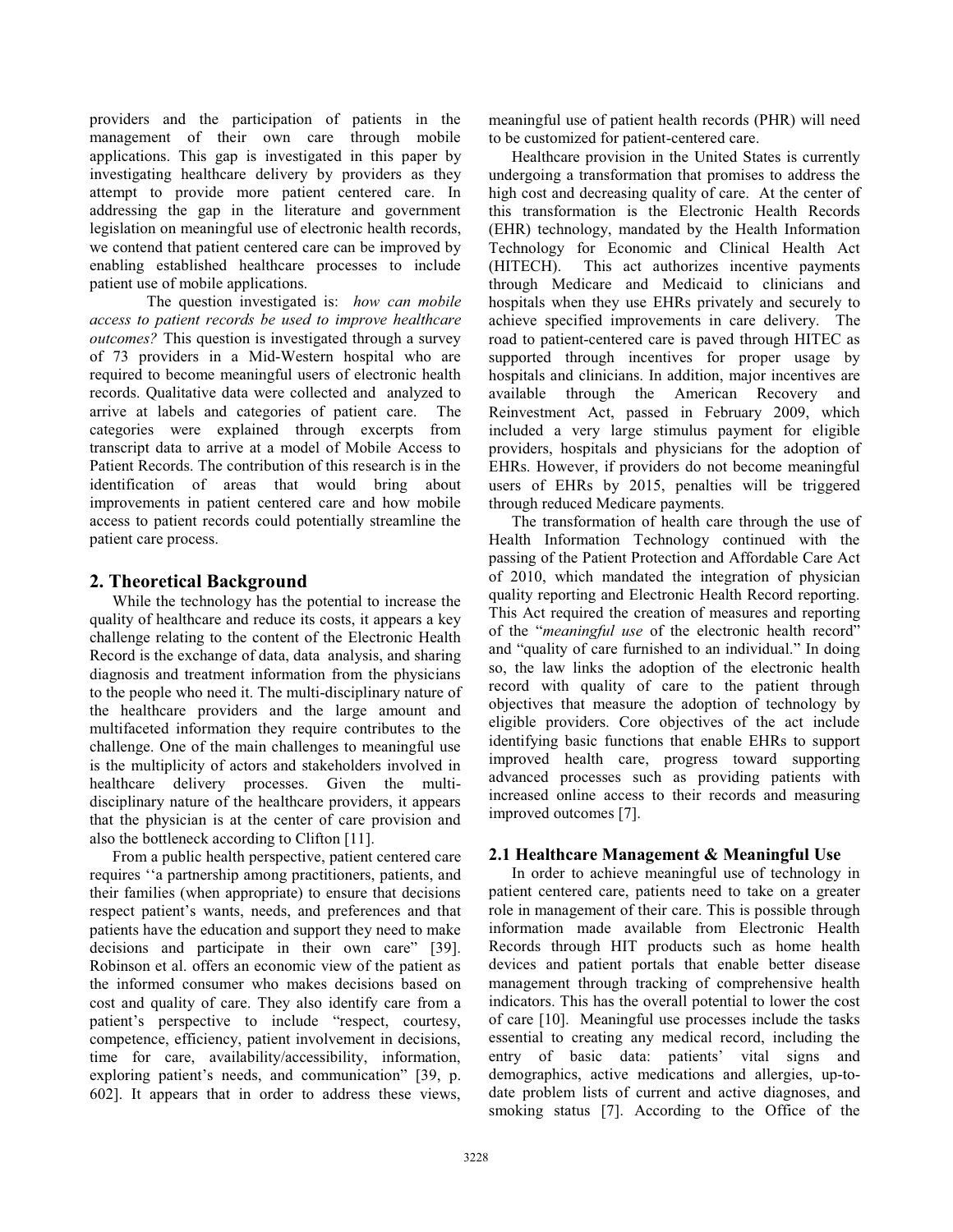National Coordinator for Health Information Technology (2014), there are three stages of meaningful use practices for Electronic Health Records.

Stage I involves data capture and sharing which comprise the variables most clinics measure. This stage involves electronically capturing health information in a standardized format, using that information to track key clinical conditions, communicating that information for care coordination processes, initiating the reporting of clinical quality measures and public health information and using information to engage patients and their families in their care. Meaningful use stage I's objective is to ensure all providers eligible for reimbursement made use of Health Information Technology , primarily comprised of Electronic Health Records , Patient Health Records, and tele-health technologies which were all designed for the providers.

Stage II meaningful use practices involve Advance clinical processes to be implemented in 2014. This stage involves more rigorous health information exchange (HIE), increased requirements for e-prescribing and incorporating lab results, electronic transmission of patient care summaries across multiple settings, and more patient-controlled data. Objective 7: "Provide patients the ability to view online, download and transmit their health information within four business days of the information being available to the EP." [26, p.1]. Meaningful use stage II moved a step further to ensure that advanced clinical processes are integrated with patient health records and other processes that lead to direct improvements in the quality of care. At this stage, patients are to be given online access to their health records through the Patient Health Records (PHR) technology often known as a patient portal.

Stage III meaningful use practices involve the measurement of improved outcomes that are due to be implemented in 2016. This stage involves Improving quality, safety, and efficiency, leading to improved health outcomes, decision support for national high-priority conditions, patient access to self-management tools, access to comprehensive patient data through patientcentered Health Information Exchanges and improving population health [24].

The stage III objectives target the use of HIT for improved healthcare and identification of areas in a population that need healthcare interventions. The infrastructure upon which these tools are built necessitate hospitals and clinics to possess administrative and technical expertise to manage, maintain and upgrade these systems – which tend to become very large. Other than providing patients with some access to their health records, there is little support at present for patient centered care and outcomes.

Understanding the healthcare context is key to understanding the integration of Information Systems (IS) into the fabric of organizations. According to Fichman et al., at the most general level, 'a striking feature of healthcare industry is the level of diversity that characterizes patients (e.g. physical traits, and medical history), professional disciplines (e.g. doctors, nurses, administrators and insurers), treatment options, healthcare delivery processes and interests of various stakeholder groups [18, p. 419]. This diversity in healthcare means that the patients end up coordinating the different professionals, treatment options and stakeholder groups, but have little input into their healthcare delivery process.

#### **2.2 Patient Centered Care**

Patient-Centered care is seen to be a natural progression towards greater efficiency and effectiveness in healthcare provision. This form of care is one in which the patient actively participates in his or her care, delivery of care takes place from a patient's point of view, there is greater communication with the patient and therapy is tailored to the needs of the patient [32,40,41,42]. The implementation of Health Information Technology (HIT), in particular the Patient Health Record (PHR), may appear to enable greater patient centered care through better access to patient data, shorter recovery through targeted care, lower cost through fewer tests and increased meaningful use practices [7,10,42].

In order to enable patients to become more involved in their care, beyond coordinating the different components of their care, the healthcare delivery process needs to be more centered around the patient. Patient centered care implies a paradigm shift in the relationship between doctors and patients, but also requires the development of patient-oriented research [40].

The literature on patient centered care suggests that it requires that processes and treatment options be customized to patients' needs. But there is little agreement as to what those patient centered outcomes are and how they should be assessed. This is due to the complexity of the healthcare delivery which is in a tension between routine and variable processes. Healthcare information technologies support some of these processes but are often dispersed over multiple platforms that prevent information from being shared amongst the multiple stakeholders, including the patients, who stand to benefit the most from the sharing of their information among their care providers.

Patient centered care relies on physicians capturing the benefit from EHRs to collaborate with other medical practitioners ensuring that care is improved. In practice, this is a challenge when physicians resist technology, rely on other medical personnel to communicate with the patients and are accustomed to offering standardized therapies instead of those targeted to the patient's needs. The literature indicates physicians resist the technology due to productivity issues, workflow challenges, lack of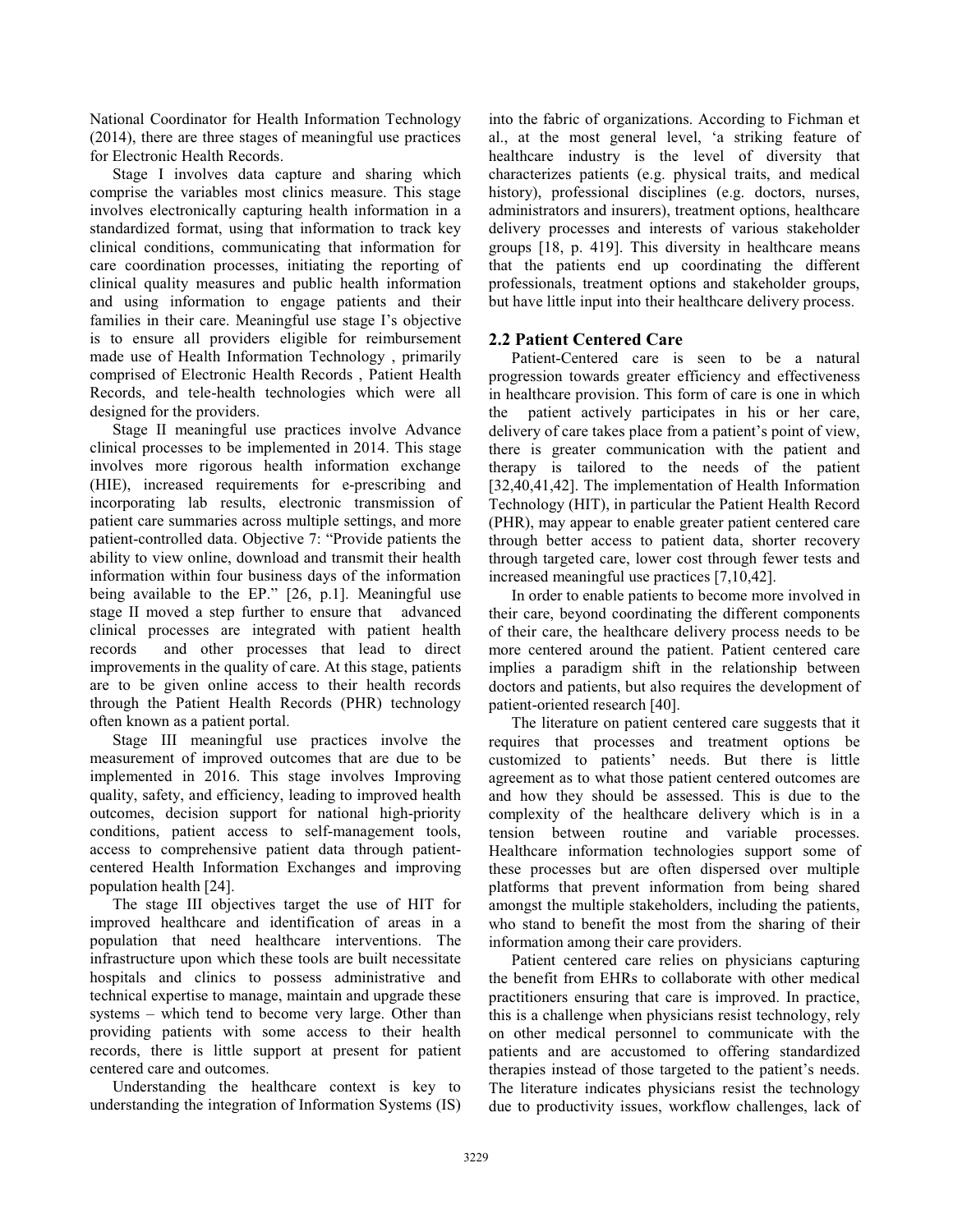support and other issues related to the mismatch between the technology and healthcare delivery process [1,3,4,19,31,33].

According to Clifton [11], healthcare in America costs 2.5 trillion dollars a year and is expected to grow to 4.5 trillion in six years. The Institute of Medicine [27] reported that the U.S. healthcare system is "fundamentally broken" and called on the Federal Government to make a major investment in information technology in order to achieve the changes, such as the "commitment to technology to manage the knowledge bases and process of care" [27, p. 178]. According to the Agency for Healthcare Qua7lity and Research, automation is able to improve the quality and safety of care delivered by healthcare facilities by enabling collaboration among physicians, medical personnel and patients.

Kane and Labianca [28] add that "patient-level data are particularly valuable for the quality of care metrics, because individual patient characteristics play a significant role in determining care results (e.g., how faithfully the patient follows the doctor's recommendations). If patients fail to manage their chronic diseases adequately, escalating conditions can become extremely expensive to treat and can significantly compromise the patient's quality of life." [28,p. 510].

#### **2.3 Knowledge Activation**

In order for physicians and healthcare providers to provide care to patients, they need to bring their knowledge into action. According to Qureshi and Keen [37], knowledge activation is "the conversion of knowledge into action." Activating knowledge is about finding people with relevant knowledge and using it effectively through their willingness to provide, access, and share it as and when needed." [37,p.41]. There are three types of knowledge identified in a person: 1) accountable which is part of individuals' professional lives; 2) discretionary which is theirs to share voluntarily; 3) autonomous which forms from their private experience. These identities determine the willingness of people to communicate and share. Noteboom and Qureshi [34] found that successful adaptation of the EHR by physicians requires the capacity to enable physicians to activate all three levels of knowledge for use in their work processes. The physician's adaptation of the technology can enable better knowledge activation as they assess and verify the data, solve problems and find innovative solutions to the conditions for which there are few treatments. It is the ability to enable physicians to do more than just record data, but to enable them to share knowledge that is an integral part of themselves' and knowledge they are unaware of incorporating into their awareness.

Activating knowledge requires that there be demand for it. For instance, when a patient with symptoms that need to be treated visits the physician, this creates demand for action. Demand for action triggers collaboration between people who then activate their knowledge to bring it into action. In order to provide meaningful patient centered care, physicians and other care providers need to collaborate. Collaboration is a purposeful joint action through the construction of relevant meanings that are shared among members. Collaboration is needed to: 1) determine what action is required and relevant; 2) identify knowledge to carry out a required action; 3) meet the demand for action [37]. There are many incentives to share accountable knowledge, which is part of responsibility and position. There is less incentive to share discretionary and autonomous knowledge, which is personal and in many instances can be tacit information the owner is unaware of possessing or the owner may carefully guard as a component of his or her identity.

In order to achieve patient centered care, healthcare management needs to develop meaningful use of HIT. In order for physicians and healthcare professionals to achieve meaningful use practices, they need to use HIT to activate their knowledge. In other words, meaningful use of HIT comes about when physicians are able to activate knowledge and bring it to bear on effective patient care. These concepts are summarized in the following figure 1:

**Figure 1: Theoretical concepts** 

| Concept                                   | <b>Definition</b>                                                                                                                                                                                                                                                 |
|-------------------------------------------|-------------------------------------------------------------------------------------------------------------------------------------------------------------------------------------------------------------------------------------------------------------------|
| Patient<br><b>Centered Care</b>           | Efficiency of care, patient satisfaction,<br>and quality of care (Gabiriel and<br>Normand 2012, Kane and Labianca<br>2011, Ginneken 2002, Greenhalgh et al.<br>2009, Robinson et al. 2008, Stewart et<br>al. 2000).                                               |
| Healthcare<br>Management                  | Prevention, Diagnosis, treatments, and<br>medication compliance. (Eichelberg et<br>al 2005, Fichman et al. 2011, Fontaine<br>et al 2010, Gabriel and Normand 2012,<br>Ginneken 2002, Greenhalgh et al. 2009,<br>Kohli, Kettinger 2004, Linsky and<br>Simon 2012). |
| <b>Meaningful Use</b><br><b>Practices</b> | Data capture and sharing, Advance<br>clinical processes, Improved outcomes<br>(Blumenthal and Tavenner 2010,<br>DesRoches et al 2010, DesRoches et al<br>2013).                                                                                                   |
| Knowledge<br><b>Activation</b>            | Accountable, Discretionary<br>and<br>Autonomous (Qureshi and Keen 2005).                                                                                                                                                                                          |

Effective patient-centered care is about the identification of the best intervention for every individual patient using personalized medicine and tailored therapeutics [40]. However, current medical work practices revolve around the providers, standardized practices and treatment options [1,2,12,13,28). Kane and Labianca [28] offer a multi-level view of IS avoidance in healthcare groups and suggest that a key to enabling better use of the technology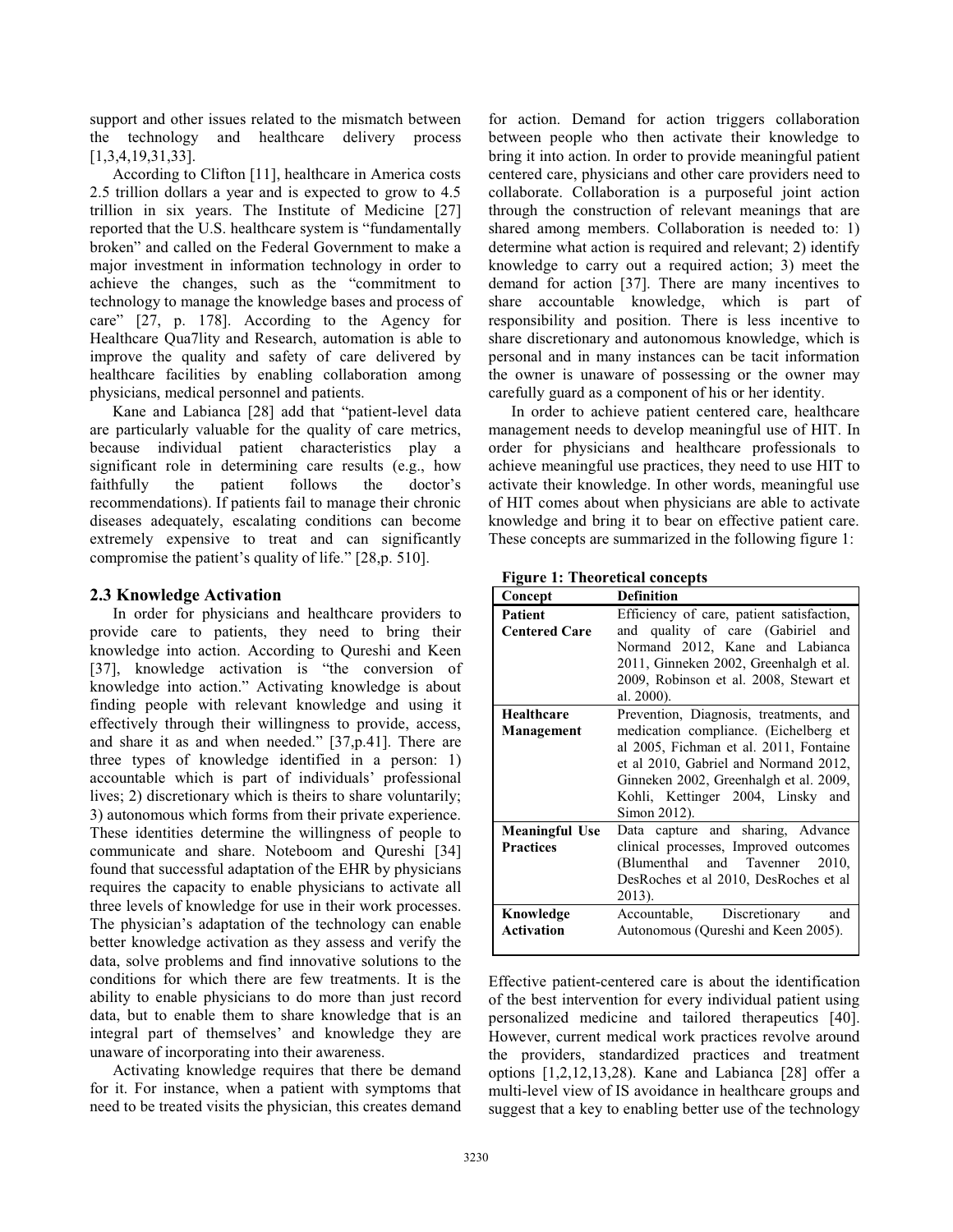among and between healthcare providers and patients is by enabling people central to the healthcare group to overcome the detrimental effects of IS avoidance on quality and efficiency. The avoidance of information systems by healthcare providers, patients and physicians is beyond simple non-use and has to do with a number of factors at the individual, group and organizational levels [12,13,28]. These factors affect IS avoidance at the patient level, doctor level and group level. This paper focusses on IS avoidance at the physician level, as they control the information available to patients, their therapies and which additional healthcare professionals get involved in the patient's healthcare outcome.

#### **3. Methodology**

In order to investigate the use of HIT by physicians for providing patient-centered care, a survey was carried out and analyzed using the concepts described above. The participants in the study were identified as health care professionals or physicians, pharmacists, and residents, representing various different specialties in a Midwest medical center setting. The hospital is a 272 bed tertiary facility and a member of a large U.S. Catholic healthcare system. Participants in the study included the following: Pharmacists Hospitalists, Family Practice Residents, Pharmacy Residents, Family practice clinics (Family Medicine physicians), Pathologists, Wound Care, Internal Medicine, Cardiology, and Emergency Medicine.

The data collection process consisted of an email invitation sent directly to the participant's email account. A Survey Monkey link was presented in the email invitation to enable the participant to access the survey instrument. The hospital directors and/or clinic managers were informed of the survey and requested to encourage participation and were advised of all survey activity. Prior to administering the survey, an Institutional Review Board examined the questions and the survey administration protocol. All institutional procedures were followed for data collection. Out of the 96 physician invitations sent, 73 respondents voluntarily participated in the survey. There were 29 female respondents and 44 male respondents. Observations from 5 medical students were excluded due to "student" status and lack of experience in the field. In the final 68 respondent dataset, there were 24 female and 44 male respondents. The average age of a respondent was 43.597 (round to one decimal) years with a median of 41 and a mode of 42. Of the 68 respondents, 60 noted they had previous experience outside their facility with EHR or computerized entry systems, with an average of 5.6 years in healthcare experience of the 58 who responded with their time spent in healthcare.

The survey data were tabulated according to the concepts identified in the literature. The remaining open ended responses were analyzed through grounded theory methodology. Open coding was used to analyze the data and develop concepts as they relate to physician interaction with EHRs. The qualitative method and open coding analysis enables discovery of the relationships in the real world situation.

Open coding was used to identify "labels of meaning" and placed next to the relevant occurrence. Occurrences were events, happenings, actions, feelings, perspectives, actions and interactions. Categorization of the coding was done in two phases. First, the data obtained from the interviews were labeled and then, second, they were sorted into broad categories. This process was carried out by two coders. This process of theoretical sensitivity allows the researchers to have insight into and to give meaning to the events and happenings in data. "Insights do not just occur haphazardly; rather, they happen to prepared minds during interplay with the data [43, p. 47]." The theoretical concepts from Figure 1 were used to guide the categorization of labels in the analysis.

#### **4. Results and Analysis**

The results of open coding led to a series of labels that provide meaning to the occurrence of that label in the transcripts. A total of 165 labels were uncovered. These labels were then categorized through theoretical sensitivity established by the theoretical concepts in Figure 1. The result of this analysis is depicted in Table 1 entitled "Categories of patient care" below.

**Table 1: Categories of patient care**

| Category                                              | Labels                                                                                                                                                                                                                                       | $F(x)/\%$ age |            |
|-------------------------------------------------------|----------------------------------------------------------------------------------------------------------------------------------------------------------------------------------------------------------------------------------------------|---------------|------------|
| Knowledge<br><b>Activation</b>                        | Efficient and correct orders,<br>Patient data from multiple<br>locations, drug interactions<br>integrated, rapid response to<br>execute orders, consistent and<br>widely available data to providers<br>and caregivers                       | 45            | 27%        |
| Knowledge<br><b>Activation</b><br><b>Difficulties</b> | Over documentation, mistakes<br>difficult to rectify electronically,<br>massive time commitment, too<br>much to enter physician notes and<br>orders, pharmacy cannot access or<br>dose, finding information difficult,<br>incomplete orders. | 48            | 29%        |
| Physician<br>Productivity                             | HIT Takes Away Human<br>Interaction, more time consuming,<br>takes longer to chart patients, takes<br>away from patient care.                                                                                                                | 43            | 26%        |
| <b>Patient care</b>                                   | Increase in medical errors, need for<br>training, security privacy concerns,<br>charting everywhere HIPPA<br>Concern, inaccuracies, copy paste<br>results in misinformation<br>Total                                                         | 29<br>165     | 18%<br>100 |
|                                                       |                                                                                                                                                                                                                                              |               | %          |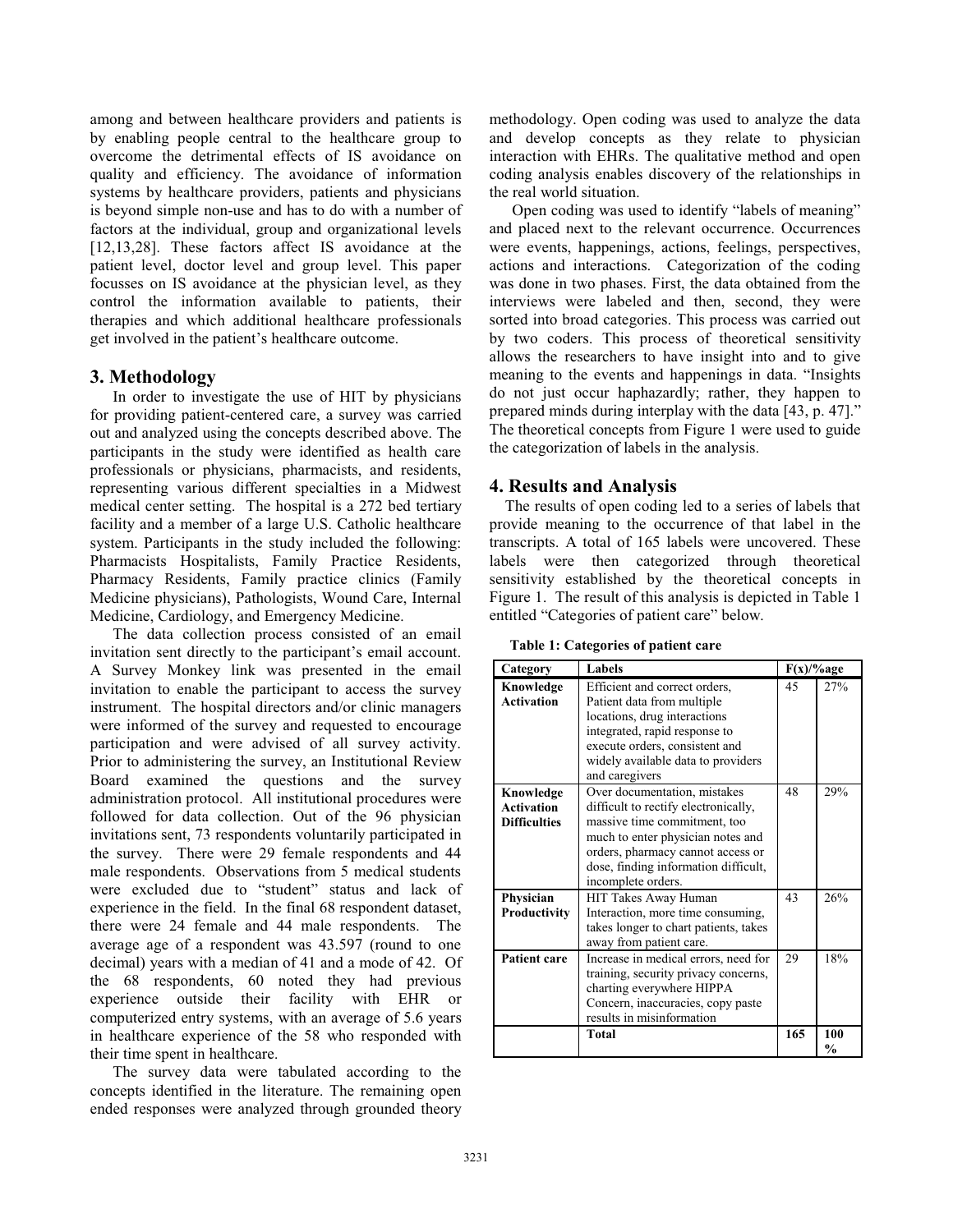#### **4.1 Activation of Knowledge**

 Results of the open coding indicate that activation of knowledge did take place using the electronic health record for the purposes of providing basic care. When a patient comes in with symptoms, *demand for action* is triggered requiring healthcare providers (with differing professional roles, training, and experience), to work together to diagnose and treat the patient. We found 45 instances which accounted for 27% of the labels sorted into this category. Instances of these labels were comments relating to how physicians used the electronic health records to bring their knowledge to bear on addressing the patients care. Examples of such comments are:

"Having physician notes and labs readily available, to see if patient is improving or not improving."

"[The technology enables] seeing their home medications."

"Rapid response to order entry from floors."

"Immediate access to a patient's record by multiple members of the healthcare team."

An important component in activating knowledge for patient care is *collaboration*. Collaboration among multiple providers, care givers and professionals is needed when carrying out care. The results suggest that the HIT did enable collaboration as illustrated in the following:

"if pharmacy has a question regarding an order it is helpful that the nurse or physician can be looking at the same data where ever they might be - this can help speed up the process of clarifying questions related to medical orders."

"I like having instant access to any part of the health record. Looking up labs, H&P's,multiple users can be looking at chart at same time."

"Communicating between different providers is made easy."

"More than one personnel can look at a patient info at the same time."

Once demand for action has triggered collaboration among the healthcare providers, they still need to bring their knowledge into action in order to treat the patient. Our results suggest that the technology codifies the basic data through which Accountable knowledge is activated by the providers. Comments relating to the activation of Accountable knowledge are provided in the comments below:

"Easy access to flow sheet type reports related to chronic 02 (i.e. diabetics summary sheet listed last."

"It is easier to pull up patient info such as previous tests and consults quickly."

"Historical data and availability in reference to other departments."

#### "Access to demographics."

"Rapid availability of old records. lab data, xray, etc.

For us, access to patient histories."

"The ability to look up information regarding a patient's medical history at any point."

These comments pertain to Accountable knowledge codified in charts, medical histories and demographics. We did not find any indication of discretional knowledge pertaining to how a diagnosis was arrived at, treatments or processes pertaining to patient care. Discretionary knowledge is often experiential and related not just to the experience of a physician but is also developed through the management of care by the care providers and the patients. For example, a provider with experience with a certain symptom will arrive at a correct diagnosis without the need for multiple tests as opposed to a less experienced provider. There was also no indication that autonomous knowledge, that of a personal nature, was shared or used in the treatment. For example, a patient may pursue other treatments or lifestyle changes that preclude them from taking certain medications. Prescribing these may cause more side-effects that could potentially worsen the patient's condition.

#### **4.2 Difficulties in Activation of Knowledge**

Our coding found 48 instances or 29% of the total occurrences of difficulties with activating knowledge using the HIT. These related mostly with the ways in which the technology was used and the restrictions it imposed on the providers. Some examples of comments that relate to difficulties in activating knowledge are as follows:

"Allows all users to quickly enter pre-specified/template notes, which in turn results in in very little pertinent history and data in progress notes leading to little detail for visits."

"Easier to make mistakes.

"When electronic medical record systems are down, patient care comes to a halt."

"Templates causing inaccurate notes, slowing ability to see patients and interfering with doctor patient

"Design based primarily on IT concerns, rather than clinical workflow."

"Massive time commitment required to maintain EHR to be congruent with current practice and guidelines; on part of clinicians and IT staff."

These comments suggest that the technology may also have taken away from the ability of physicians to bring their knowledge into action when treating patients.

#### **4.3 Physician Productivity**

The difficulty in activating knowledge using the HIT also affected the physician's productivity in a negative manner. Our coding analysis found 43 instances of physician productivity negatively affected by the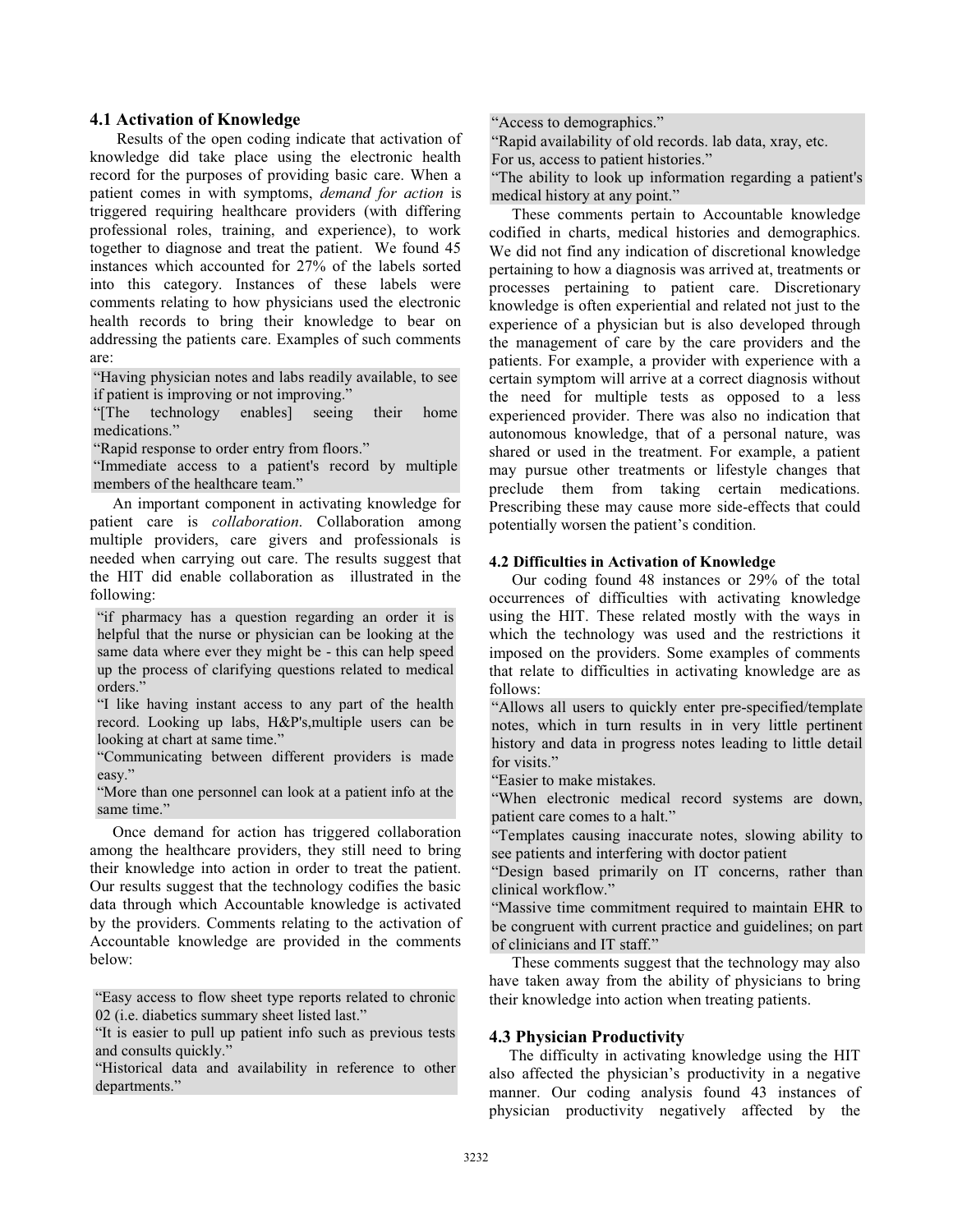technology which accounts for 26% of the total number of labels. Comments made by physicians sorted under this category are as follows:

"Too much time spent not on direct patient care."

"Dictating physician plan of treatment and work-up of patients with pre-set algorithms. This decreases efficiency and interferes with timely patient care."

"Time spent by providers attending the computer but not patients."

"Takes time away from hands on care."

"Design based primarily on IT concerns, rather than clinical workflow. "

"Downtime procedures and negative impact of downtime on the EHR."

"Massive time commitment required to maintain EHR to be congruent with current practice and guidelines; on part of clinicians and IT staff."

"The time it takes physician notes to be entered into the system."

"Physican has 'pharmacy to dose varamycin'. The Rph looks at patient notes for a 'history', sometimes, nothing is there! We need to see the whole picture if we are supposed to be able to dose patient."

These comments suggest that the HIT does not match the physician's work process. If the providers are unable to use the technology to support their work processes, the impact on patient care could be affected negatively.

#### **4.4 Patient Care**

The effect on patient care was found to be influenced by patient safety, training of providers to use the technology, HIPPA and privacy concerns. These labels accounted for 29 instances or 18% of the total. Examples of comments sorted into this category are:

"I have seen increase in medication errors with the system. It is harder to find information. Scanned results are difficult to find. Summary of problems is a mess with many incidental visits. OTC meds are mixed in with prescription meds, and often discontinued short term medications."

"Less security and more access to government and insurance companies to information that is none of their business."

While treatments tend to be standardized and based on data from test results, patients with the same symptoms and conditions have very different personal characteristics, combinations of conditions, which require different types and combinations of medications. This means that patient centered care would have to customize medical procedures and treatments to the needs of the patient. The following comments suggest that there may be a role for the electronic health record in enabling more patient centered care.

"Patient safety is enhanced. Records are readily available (even for past admissions going back years)."

"Immediate access to records."

"Overall organization and ability to locate information quickly."

"Approximately 20% of drug orders require manipulation, time changes, allergy inquiry, order change, comments don't match the order, duplication removal, therapeutic inquiry by the pharmacist, and many other issues before the order is completed."

The challenges of designing technology to suit the work practices of the physicians while enabling patient centered care would require infrastructure and processes that enable more mobile access to healthcare delivery.

### **5. Mobile Patient Record System**

The analysis above has shown that access to patient records is limited due to the difficulties in activating physicians' knowledge through the electronic health record which then limits their productivity and affects the quality of patient care – often in a negative way. In addition to the long wait times experienced by many patients, the technology has meant that the physicians, who are at the center of the healthcare process, spend more time in front of the computer than examining the patient.

As described by Pardue et al. [35], the treatment process rarely takes into account input from the patient. Other than the recording of symptoms, test results and physicians examination, patients are left in the dark as to the nature of their treatments and the nature of any progress they may have. After the physicians examine patients, they order tests and offer treatments to address the condition. In its current form, the health record contains information entered by the physicians and their representatives. A selected portion of that information is made available in the form of a PHR to the patient. The current process does not allow inputs from the patients, nor does it enable patient centered therapies to be designed as there is no feedback loop through which patients may enter information to the PHR or offer feedback to the physicians as to the progress of their care. In this system, the physicians monitor a condition based on the results of tests and standardized therapy outcomes.

It is thus not surprising that government- mandated online access to patient records has been rudimentary at best. In particular, objective #6 of the Stage II Meaningful Use Practices state: "Provide patients the ability to view online, download, and transmit information about a hospital admission." (Centers for Medicare and Medicaid Services, p1. 2014). Despite this mandate, only basic lab results are usually shared with patients making it difficult for them to access any other test results or specialist reports that they may have paid for.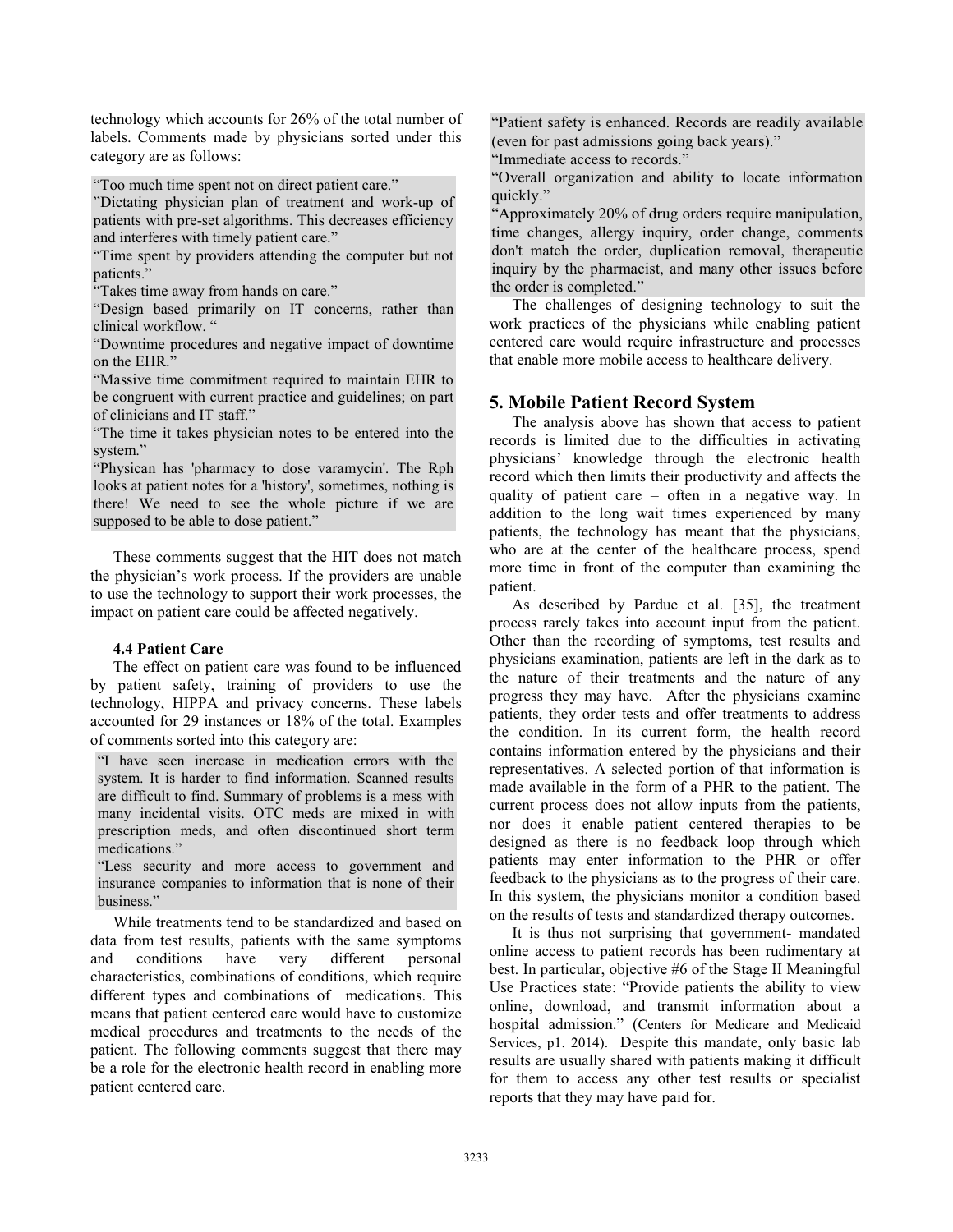Based on the analysis of this research, we offer the following model that would enable the Electronic Health Record and Patient Health Record, both of which depend on physician's orders, to become more patient centered through mobile access. The Mobile access would enable additional input from patients to be taken into account in developing, monitoring, and altering treatments. At the same time, the mobile technology enables active selfmanagement of care by the patient. The model to enable this mobile access and active self-management is illustrated in the model in Figure 2:

**Figure 2: Model of mobile patient record system**



This would involve not only access to the electronic health record but also its use by patients in their daily lives as they go through their condition. This would also entail physicians taking inputs from patients as they monitor the condition.

Physicians and healthcare providers tend to have a mobile work process where they move between patients, clinics, hospitals and long-term care. Our analysis has shown that the current HIT does not support a mobile work environment. In addition, putting the patient back in patient care would entail not just sharing their data but also involving them in their care. Otherwise the patient may not survive the hospital visit as described in a case by Pardue et al. [35].

Patient centered care entails greater access by patients to their records. While this is still in its infancy, patients are beginning take advantage of the small amount of information made available to them online. In the course of a treatment, patients will also move between care facilities and providers. If they are to make use of their information, they will also need mobile access to their information

#### **6. Recommendations for Action**

Connecting mobile applications, such as those for diabetes control, and weight loss to a patient health record could enable basic patient data to be accessed and updated by the patient. The accuracy of the data would be monitored by the sensors on the mobile application. In theory, the quality of care would be affected in a positive manner as the condition could be treated more easily and without additional tests and treatments. A benefit would be a reduction in time spent entering data and orders on the electronic health record. As the patient would be allowed to enter information pertinent to their care, other health care professionals will be able to bring their knowledge to bear on the condition and arrive at therapies without depending on the physicians input. The combination to technology, multiple inputs to the HIT and collaboration between the healthcare professionals can potentially enable more efficient and effective provision of healthcare.

By connecting mobile applications and access to patient health records the challenges in the exchange of data, their analysis, and sharing, diagnosis and treatment information from the physicians to the patients and other care givers who need it would bring about patient centered care.

#### **7. Conclusions, Limitations and Implications for Further Research**

The meaningful use of Health Information Technology, in particular Electronic Health Records, for the improvement of healthcare delivery has been plagued with uncertainty and has brought about mixed results. This research has shown that the non-routine nature of healthcare processes and the variability of treatments and patient needs, has meant that the technology is often unable to adequately support the healthcare delivery processes. The analysis of this research has shown that activation of knowledge can be improved by integrating mobile access to patient records with the current electronic health records mandated by government legislation on meaningful use practices.

Lessons learned from this research are twofold. First, the HIT infrastructure encompassing the EHR and PHR need to be modified to include inputs from patients and communication with the other healthcare professionals involved in the therapy. At the moment only the physicians and their representatives communicate with patients. If the clinics are achieving high scores on the meaningful use practices identified by Blumenthal and Tavenner [7], DesRoches et al [12], DesRoches et al. [13], we posit that patient centered care will increase. Activation of knowledge is enabled when there is a request for information by the patient or healthcare professional and that information is not just communicated but also brought into action when carrying out care for the patient. This supports the patient's selfmanagement of their care.

Limitations of this research are in that this is a single study in which the survey of providers who use technology can change given how successful the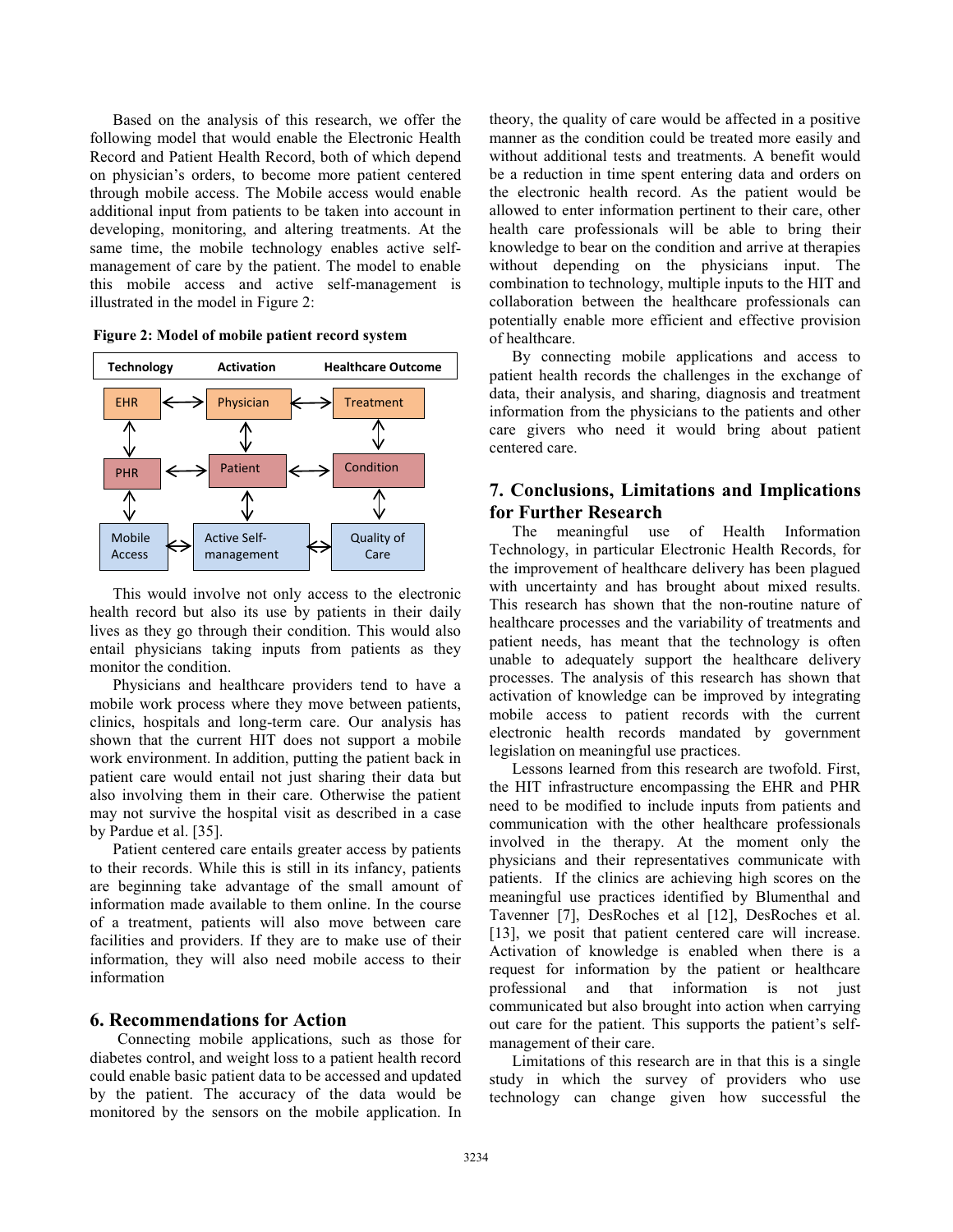implementation of government legislation. Further research involving the assessment of knowledge activation can throw light into the type of interactions that need mobile application support. If the providers score high on the knowledge activation scales in our instrument, then the increase in patient centered care will be even higher. If the use of health information technologies (EHR and PHR), are used to manage healthcare, with the patients in prevention, diagnosis, treatments and medication compliance, then patient centered care will be higher. This outcome will be higher if the providers score high on the knowledge activation scales in our instrument.

#### **7. References**

- [1] Agarwal, R., Gao, G., and DesRoches, C. (2010), "Research Commentary: The Digital Transformation of Healthcare: Current Status and the Road Ahead". Information Systems Research 21(4), pp. 796–809
- [2] Anderson, J. & Aydin, C. (1997). Evaluating the impact of health care information systems. International Journal Technical Assessment in Healthcare, 13(2), 380-393.
- [3] Anderson, J. (1997). Clearing the way for physicians' use of clinical information systems. Communications of the ACM, 40(8), 83-90.
- [4] Ash, J. S. (1997). "Factors affecting the diffusion of the computer-based patient record." Journal of the American Medical Informatics Association Supplement, AMIA Proceedings, 682–686.
- [5] Bates, D. W., Leape, L. L., Cullen, D. J., Laird, N., Petersen, L. S., Teich, J. M., et al. (1999). Effect of computerized physician order entry and a team intervention on prevention of serious medication errors. JAMA, 280, 1311–1316.
- [6] Blumenthal, D. (2009). Stimulating the Adoption of Health Information Technology, TheNew England Journal of Medicine, 360(15), pp. 1477-1479.
- [7] Blumenthal, D. and M. Tavenner (2010), "The 'Meaningful Use' Regulation for Electronic Health Records" The New England Journal of Medicine. 363(6), pp501-504.
- [8] Centers for Medicare and Medicaid Services. (2014). "Stage 2 Eligible Hospital and Critical Access Hospital (CAH) Meaningful Use Core and Menu Objectives". Date issued: October, 2012. https://www.cms.gov/Regulations-and-Guidance/Legislation/EHRIncentivePrograms/Downloads/ Stage2\_MeaningfulUseSpecSheet\_TableContents\_Eligible
- Hospitals\_CAHs.pdf Date Accessed June 2014 [9] Cleveringa FG, Gorter KJ, van den Donk M, van Gijsel J, Rutten GE. (2013)"Computerized decision support systems in primary care for type 2 diabetes patients only improve patients' outcomes when combined with feedback on performance and case management: a systematic review." Diabetes Technology and Therapeutics. 2013 Feb;15(2):180-92. doi: 10.1089/dia.2012.0201.
- [10] Cliff, B. (2012). Using Technology to Enhance Patient-Centered Care. Journal Of Healthcare Management, 57(5), 301-303.
- [11] Clifton, J. (2012). Healthcare is killing us. Retrieved from http://businessjournal.gallup.com/content/151862/Healthcar

e-killing.aspx?utm\_source=add+this&utm\_medium= addthis.com&utm\_campaign=sharing

- [12] DesRoches C.M., Campbell E.G., Vogeli C., Zheng J, Rao S.R., Shields A.E., Donelan K., Rosenbaum S., Bristol S.J. and A. K. Jha, (2010) "Electronic Health Records' Limited Successes Suggest More Targeted Uses" Health Affairs. vol. 29 no. 4 639-646.
- [13] DesRoches, C.M., Audet A., Painter M., and K. Donelan. (2013). "Meeting Meaningful Use Criteria and Managing Patient Populations: A National Survey of Practicing Physicians." Annals of Internal Medicine. Jun;158(11):791- 799.
- [14] Dolan, B. (2012). "Each month 16.9M access health info via mobiles." MobiHealthNews. http://mobihealthnews.com/15905/each-month-16-9maccess-health-info-via-mobiles/
- [15] Dolan, P.L. (2012). "More people use mobile devices to look for health information." American Medical News. http://www.amednews.com/article/20120206/business/3020 69962/4/
- [16] Eggleston E.M. and M. Klompas (2014). "Rational Use of Electronic Health Records for Diabetes Population Management." Curr Diab Rep (2014) 14:479. DOI 10.1007/s11892-014-0479-z
- [17] Eichelberg, M., Aden, T., Riesmeier, J., Dogac, A. & Laleci, G. (2005). A survey and analysis of Electronic Healthcare Record standards. ACM Comput. Surv. 37, 4 (December2005),pp.277-315. DOI=10.1145/1118890.1118891 http://doi.acm.org/10.1145/1118890.1118891
- [18] Fichman R. G., Kohli, R. and R. Krishnan, (2011) "Editorial Overview: The Role of Information Systems in Healthcare: Current Research and Future Trends" Information Systems Research Vol. 22, No. 3, September 2011, pp. 419–428.
- [19] Fontaine, P. Ross, S.E., Zink, T. Schilling, L.M. 2010. "Systematic Review of Health Information Exchange in Primary Care Practices", J Am Board Fam Med (23), pp. 655– 670.
- [20] Gabriel, S. E., and S. T. Normand, August 30, 2012, "Getting the Methods Right-The Foundation of Patient – Centered Outcomes Research." NEJJM. 367:787-790.
- [21] García-Gómez, J.M., de la Torre-Díez, I., Vicente, J., and M. Montserrat Robles. (2014). "Analysis of mobile health applications for a broad spectrum of consumers: A user experience approach." Health Informatics Journal 2014 20: 74. DOI: 10.1177/1460458213479598
- [22] Ginneken, A. M. (2002). The computerized patient record: Balancing effort and benefit. International Journal of Medical Informatics, 65, 97–119.
- [23] Goyal, S. and J.A. Cafazzo, (2013). "Mobile phone health apps for diabetes management: Current evidence and future developments." Q J Med 2013; 106:1067–1069 doi:10.1093/qjmed/hct203 Advance Access Publication 8 October 2013
- [24] Greenhalgh, T., Potts, H.W.W., Wong, G., Bark, P., and Swinglehurst, D. 2009. "Tensions and Paradoxes in Electronic Patient Record Research: A Systematic Literature Review Using the Meta-narrative Method," Milbank Quarterly (87:4), pp. 729-788.